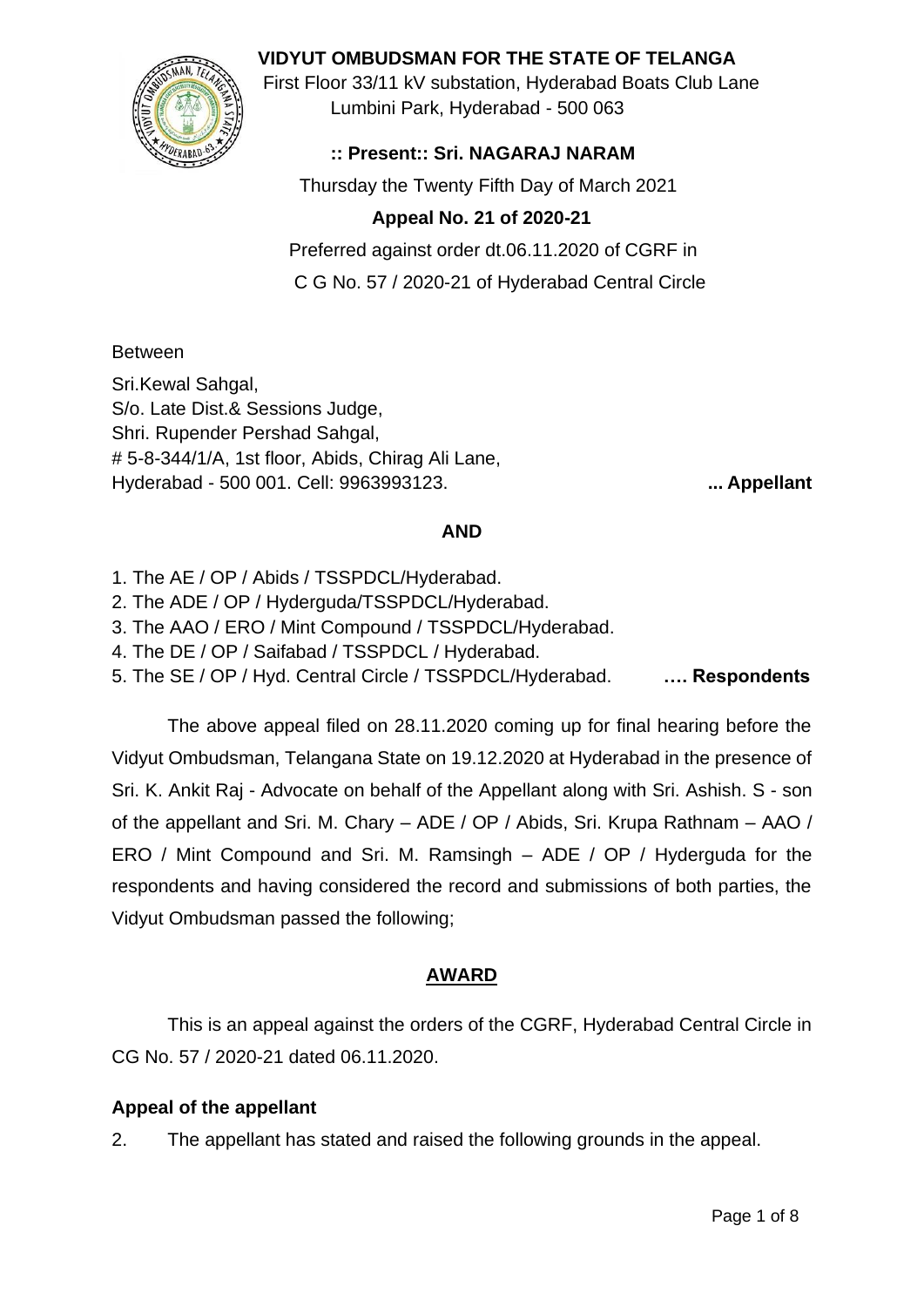A) That the order of the consumer grievances forum - II, TSSPDCL, GTS Colony, GHMC (CGRF) area dated 6<sup>th</sup> November, 2020 in CG No. 57 / 2020 is erroneous to law, against the evidence presented on record and absolutely devoid of merits.

b) That the CGRF has passed the impugned on mere assumptions and presumptions and did not apply its mind to the facts of the case.

c) That the appellant / complaint / consumer filed and application before the CGRF seeking a prayer to refund the exorbitant amount of Rs 18,358/- paid by the appellant / complainant / consumer herein for the incorrect massive billing towards electricity from 08.04.2020 to dt 16.06.2020 without the actual readings being furnished by the respondents herein.

d) That the CGRF has failed to see that how respondents have assessed that only for H. No 5--8-344 / 2 / A, 1<sup>st</sup> floor, there was a huge difference in the consumption of units that is from 2779 units wherein it abruptly jumps to 5355 units that is from April 8, 2020 - June 16, 2020, whereas for the ground floors, the billing was no more than an aggregate of ₹ 3000 - ₹ 4000 in the same residence and the billing at second floor was in negative and showed no dues accordingly for the month of April, 2020 or May 2020. Even more so, the material evidence provided by the appellant /complainant / consumer borne on the record of CGRF clearly shows "READING NOT FURNISHED" and this itself shows that the billing is presumptuous and the appellant / complainant / consumer was charged as per the highest slab as shown in the table in the order dated 6<sup>th</sup> November 2020, but no whisper of information regarding which slab category the consumer is to be charged per unit vide consumer service No E1003944 in the order has been mentioned.

e) That the CGRF ought to have considered the material evidence as filed by the appellant / complainant / consumer herein but not a whisper of the documents filed by the appellant / complaint herein C. G. No. 57 / 2020 filed before CGRF have been mentioned nor the orders states anything about the material evidence borne on the record of CGRF and the same in arbitrary, illegal and goes against the principles of natural justice.

f) That it would not be out of place to mentioned that the CGRF failed to even highlight in the order that the inspection officer ought to have produced a copy of the reply / report to the appellant / complainant / consumer as per the rules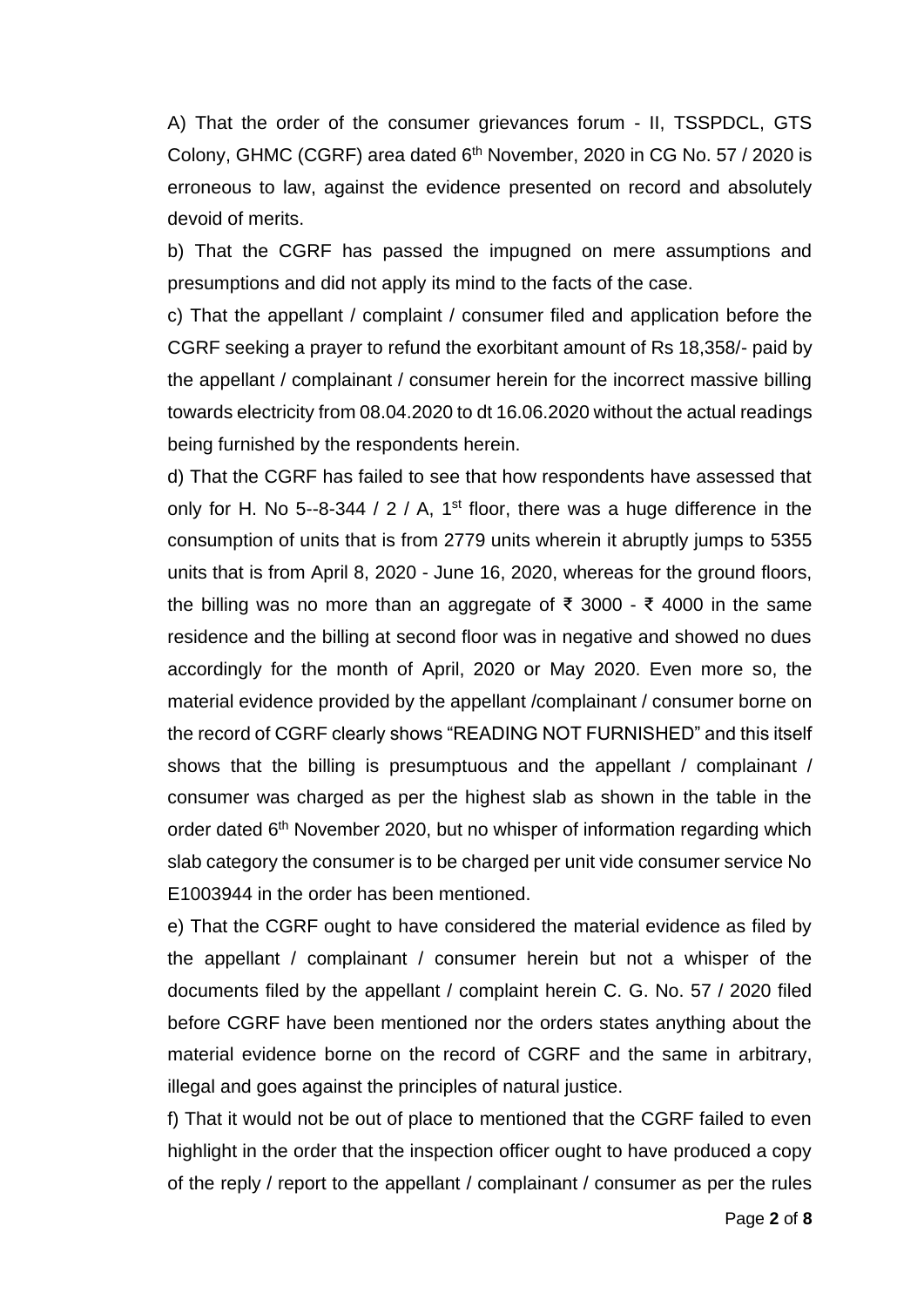framed in sub-section (5) of section 42 read with clause (r) of sub-section (2) of section 181 of the Electricity Act, 2003 but the same has not been done so and not a whisper of its even exist in the order in spite of bringing forth all the facts and material evidence before the CGRF.

g) That the CGRF has failed to see that appellant / complainant / consumer has paid and amount of Rs 804/- and 1486/- provisionally during the lockdown where people are effected with COVID for the months of April and May, 2020 respectively as such this appellant / complainant / consumer had regularly paid the bills as per the usage and never in the history of the consumption towards electricity the appellant / complainant / consumer herein ever received such huge and ridiculous exorbitant billing. That it would not be out of place mentioned that the appellant / complainant / consumer up-to-date has neither erred nor defaulted in payments towards electricity, let alone the arrears.

h) That the CGRF had considered that unsubstantial and ridiculous slab and calculated the average consumption bill as provide by the respondent to the CGRF which is contrary to the material evidence provided by the appellant / complainant / consumer is supposed to pray the electricity bills based on the tariffs and on what basis is the respondent herein calculated the usage of electricity by the appellant / complainant / consumer.

i) That CGRF has failed to see that the bills issued by the respondents was on average consumption basis not as per "METER READING" which ought to determine exactly how much the appellant / complainant / consumer the units during the month of May, 2020 and June, 2020.

j) That the CGRF has falsely relied upon the documents / calculation sheets filed by the respondents herein as factual and correct for which no copies were even served to the appellant / complainant / consumer herein and the same neither holds any water nor any merit and the order was erroneously passed against the appellant / complainant / consumer.

k) That the CGRF has failed to appreciate or even whisper about the actual material evidence filed by the appellant / complainant / consumer and only stated in the order that the billing is deemed correct as CGRF has only relied upon the billing software as development by TSERC.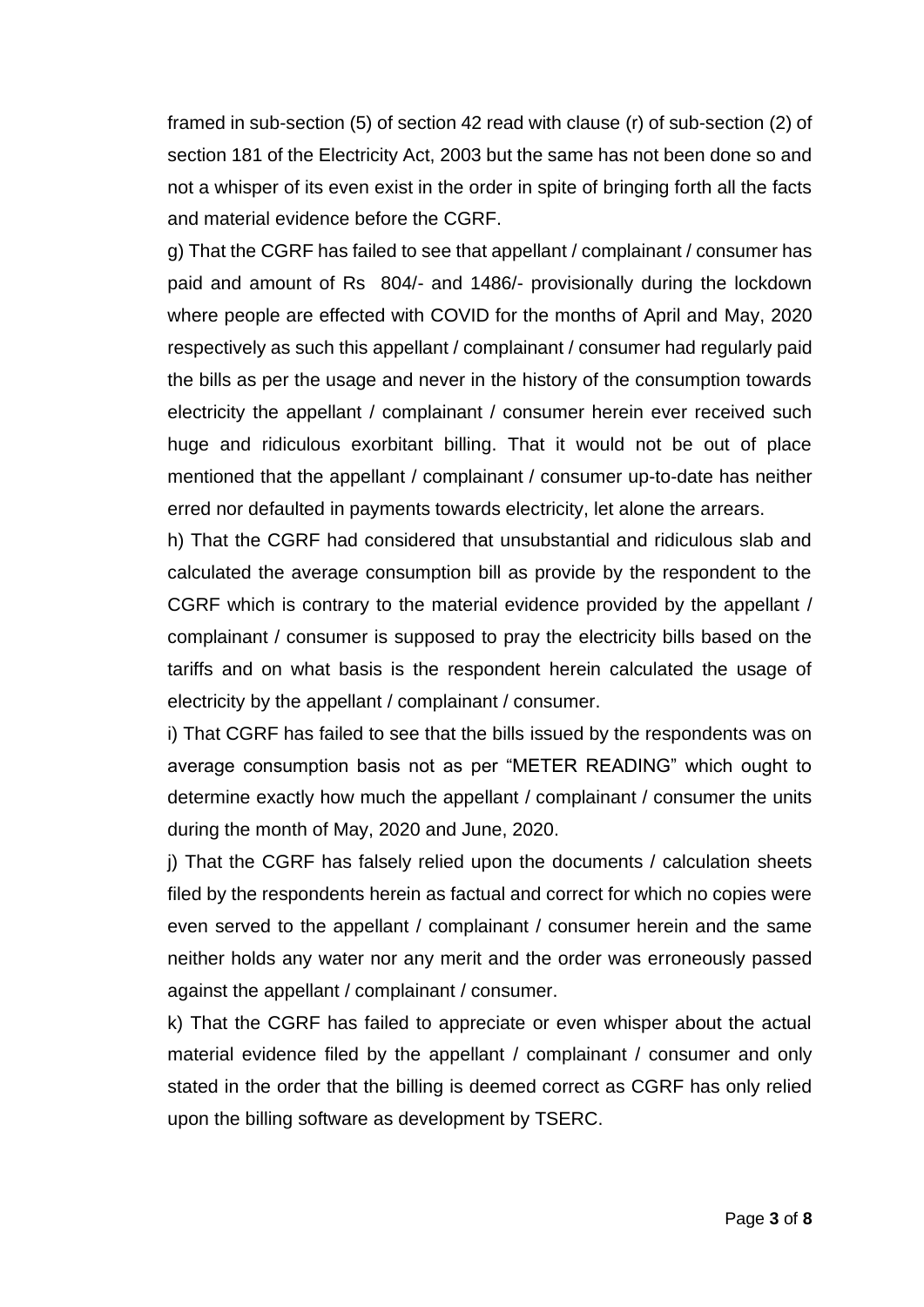l) That the CGRF has failed to provide the report as filed by the respondents herein ever after several submissions and representations made by the appellant / complainant / consumer herein.

#### **WRITTEN SUBMISSION OF AAO/ERO/MINT COMPOUND:**

3. The submission against the appeal have been made by the officers of the licensee as below.

a) It is stated that bill for the for LT service No. E1003944 was issued in the month of June 2020 for 3 months that is 96 days due to lockdown. Consumer paid an amount of ₹ 804/- and 1486/- provisionally for the months of April and May respectively in the month of June 2020 actual reading were taken on 16.06.2020 by the concerned AE / OP / Abids as 5355. Previous reading as in the month of March 2020 that is on 12.03.2020 was 2779, so consumption was recorded during 3 months as 2576 units, bills are correct according to tariff orders as the energy recorded has to be apportioned on monthly average basis as also have adjusted the payments received during the April / May.

b) CGRF has held here is no excess bill issued and the consumer is liable to pay the same as the bill was issued as per billing software development by the TSERC.

4**.** The short issue having heard the appellants counsel and the officers of the licensee is that the consumer entitled any relief and if so to what extent the bill sould be revised.

5. Admittedly, the issue is in respect of billing and is pertaining to the period between March 2020 and June 2020 which period coincided with the decision of the Government of India to impose lock down across the country to contain the spread of COVID – 19 popularly known as Corona.

6. At the relevant time, as the central government and the state government have imposed lock down, the distribution companies were unable to undertaking the meter readings and had approached the Telangana Electricity Regulatory Commission seeking permission not to follow the terms and conditions of supply and the supply code regulation on billing the consumers. It is seen from the orders of the Commission that the Commission has permitted to bill them on the basis of the previous years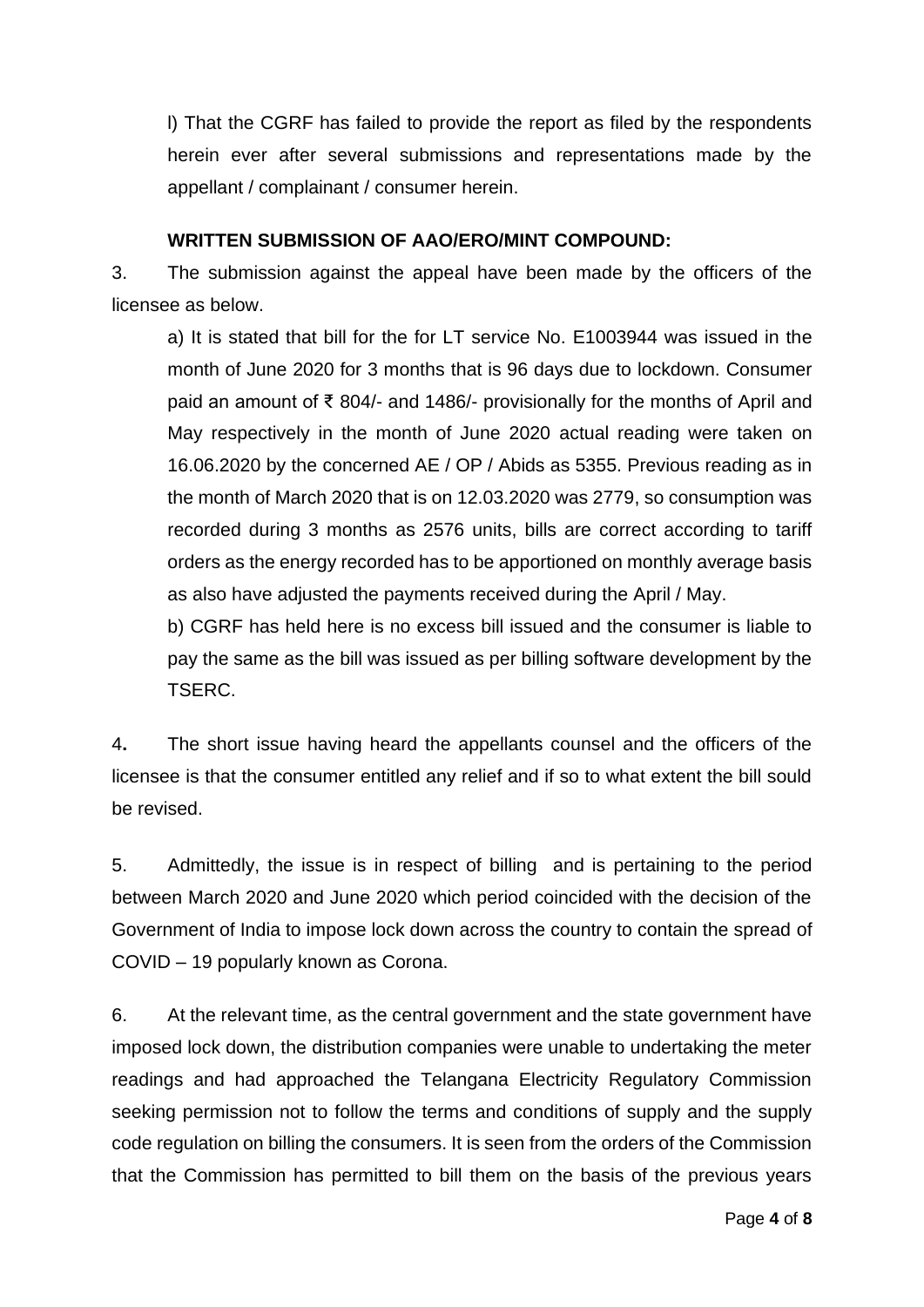consumption on provisional basis and take meter readings whenever the government has permitted them to do so. In this regard it may be gainful notice the orders passed by the Commission on 06.04.2020.

The proposal.

"Due to absence of meter reading, the billing for the month of April 2020 for LT consumers shall be estimated and levied as per the following procedure.

i) For LT-I Domestic, LT-VI (A) Street Lighting and LT-VI (B) Protected Water Supply (PWS) Schemes category consumers: The demand shall be raised equivalent to the CC Bill amount for the month of April-2019 for the consumers who are existing in the month of March-2019."

The order.

"8. While the electricity has been allowed as an essential service, since the orders and guidelines also require social distancing, therefore the personnel of the petitioners cannot perform certain tasks as set out in the petition and mentioned herein above without they being present physically at the consumer location or field places. Since the government orders are to be in force till 14.04.2020, the said tasks cannot be performed by the petitioners, further, thereafter, depending on the orders of the government only the same shall have to be undertaken by the petitioners.

…….

10. Accordingly, we deem it appropriate to allow the request of the petitioners with regards to Supply Code Regulation No. 5 of 2004 as prayed in the petition, as an interim measure on provisional basis during the lockdown period to ensure the compliance of the government orders and to minimise the loss on account of delay of revenue realisation ……..

11. The Commission directs the licences to take meter reading in next billing cycle immediately after lifting of the lockdown orders by the GoTS for arriving at actual consumption and to regularise the CC bills raised on provisional basis, as per tariff conditions."

This measure was extended upto May 31<sup>st</sup> 2020 by order dated

"9. The DISCOMs are directed as follows:

i) to ensure continuity of supply.

ii) to undertake the activities duly adhering to the orders and guidelines issued by the Government from time to time.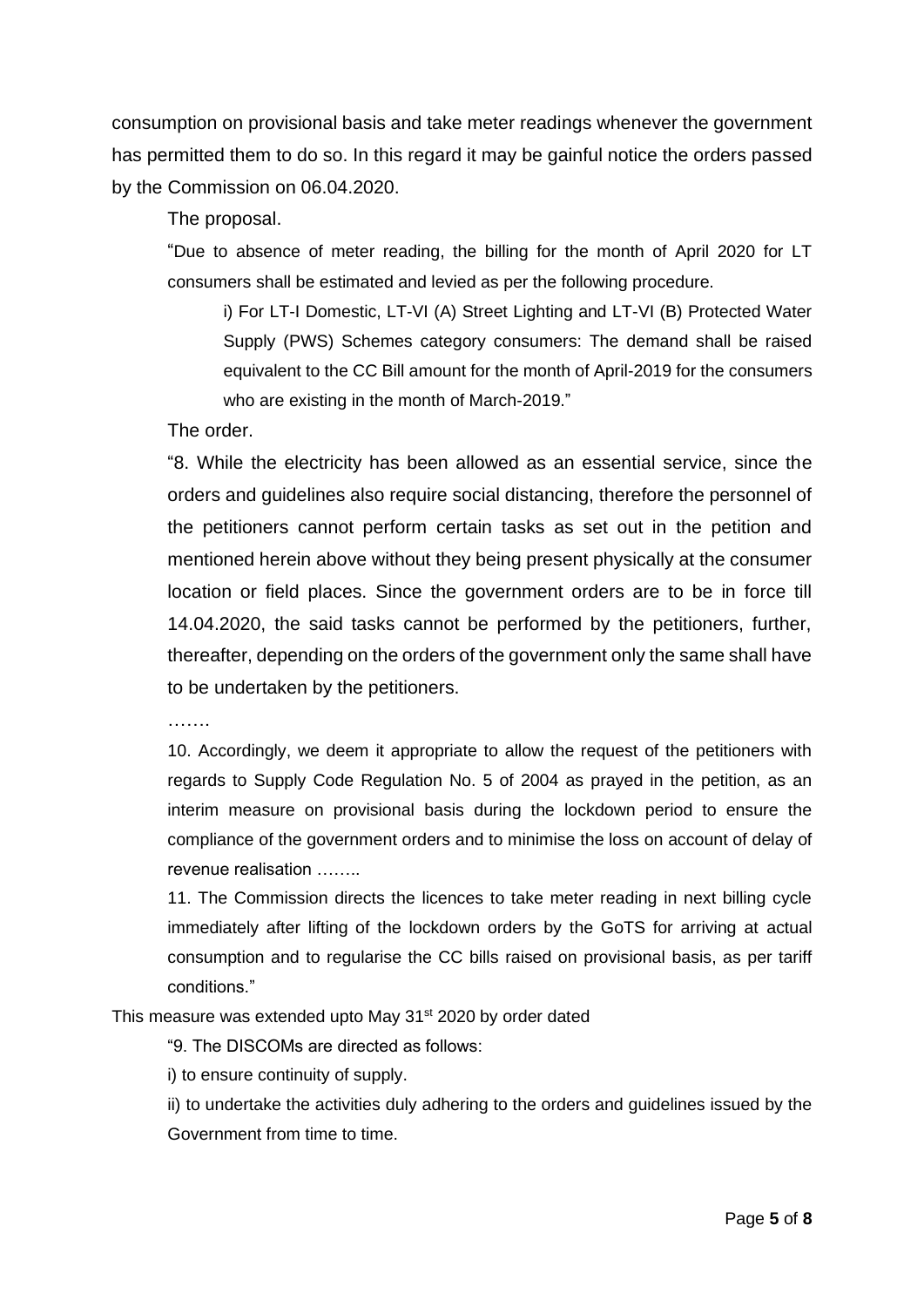iii) in absence of meter reading, the consumer shall be intimated through digital channel (email, sms, mobile application) about their computed bill amount for the month of May 2020.

iv) to communicate the same to general public through social media, electronic media and print media for wider publicity.

v) to take meter readings of the LT-services in succeeding billing cycle immediately after lifting of the lockdown orders by the GoTS for arriving at actual consumption as per tariff conditions and regularise the CC bills raised on provisional basis."

7. In the premise of the above orders of the Commission, it is appropriate to see the factual position in this matter. It is noticed from the pleadings that the consumer paid tentative amounts in the months of April and May 2020. The licensee through its officers has undertaken meter reading in the month of June 2020 which resulted knowing the actual consumption that has taken placed at the hands of the consumer. Further, the license has given benefit of average billing for three months total consumption of units and charged it according to the applicable tariff as determined by Commission.

8. It is also relevant to notice that the consumer had a consumption of 137 and 257 units in the corresponding months of April and May 2019. However, it must be recollected that due to imposition of lockdown the consumption has gone up phenomenally, as everybody was staying at home and also working from home. This gave rise to higher consumption in many a household. While the tariff applicable remained static, due to higher consumption higher bill had been occasioned. In the instant case the average consumption of 823 units has been recorded in April and May 2020 compared to the units noted above for 2019. A comparison of the charges payable would amply make it clear as shown in the table below.

| Slab      |        | Applicable tariff $\bar{\xi}$ Units consumed in 2019   Applicable charges $\bar{\xi}$ |        |
|-----------|--------|---------------------------------------------------------------------------------------|--------|
| $0 - 100$ | 3.30   | 100                                                                                   | -330   |
| 101-200   | l 4.50 | 37                                                                                    | 166.50 |

April 2019

May 2019

| Slab      |      | Applicable tariff ₹ Units consumed in 2019   Applicable charges ₹ |       |
|-----------|------|-------------------------------------------------------------------|-------|
| $0 - 200$ | 5.00 | 200                                                               | 1000  |
| 201-300   | 7.20 | 57                                                                | 410.4 |

Additionally there will be customer charges and electricity duty as applicable March April and May 2020 (each month average of 823 units only of the total of 2576 units by restricting the number of days from 96 to 92 only which is the 3 month period)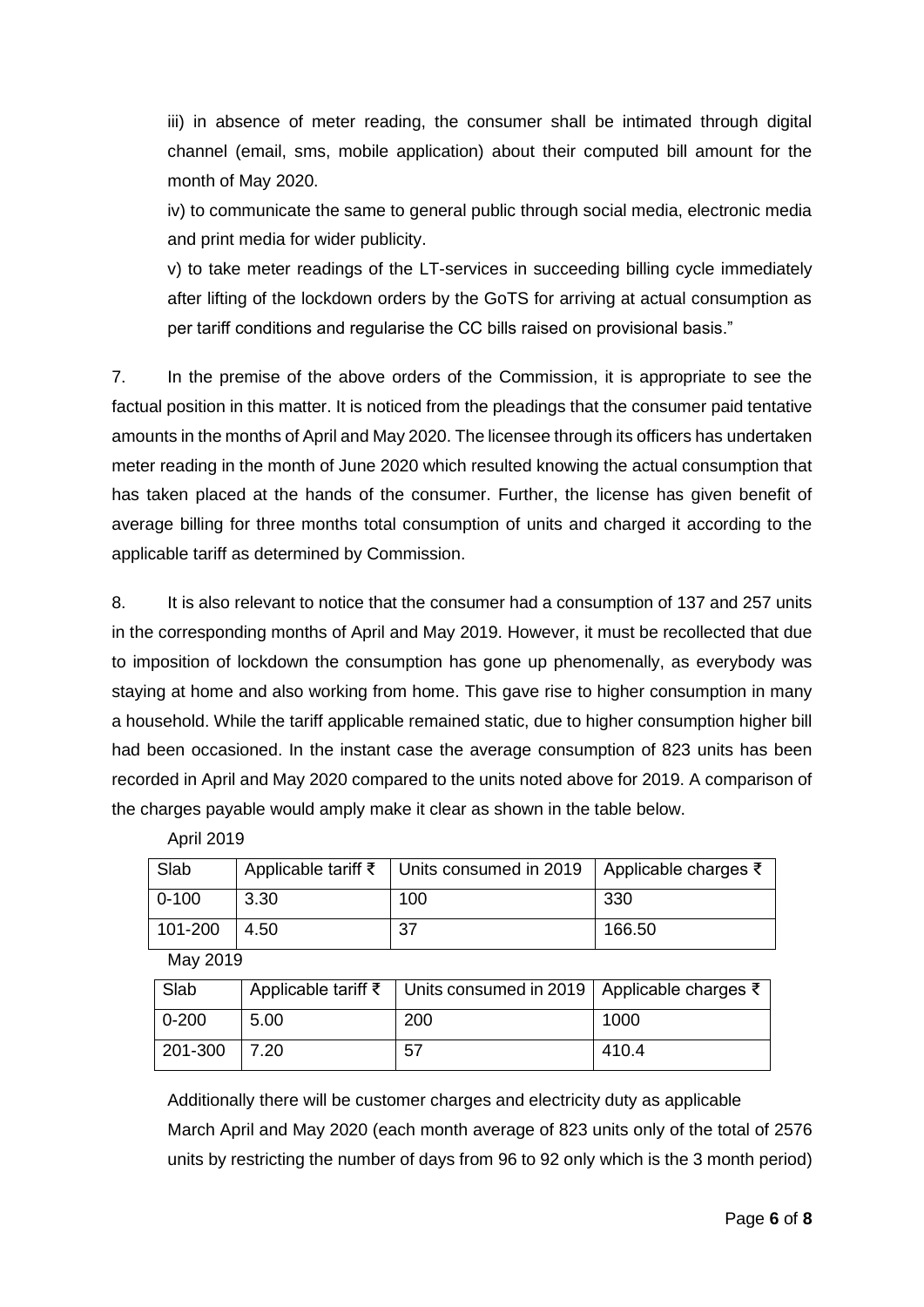| Slab            | Applicable tariff $\bar{\tau}$ | <b>Units</b><br>consumed | <b>Units</b><br>grossed | Applicable |
|-----------------|--------------------------------|--------------------------|-------------------------|------------|
|                 |                                | in 2020                  | upto 92 days            | charges ₹  |
| $0 - 200$       | 5.00                           | 200                      | 626                     | 3130.00    |
| 201-300         | 7.20                           | 100                      | 313                     | 2253.60    |
| 301-400         | 8.50                           | 100                      | 313                     | 2660.50    |
| 401-800         | 9.00                           | 400                      | 1252                    | 11,268.00  |
| Above 800 units | 9.50                           | $>800*(23)$              | 72                      | 684.00     |

The billing is done after 96 days and but calculation realigned to 92 days only and additionally there will be customer charges and electricity duty as applicable. \*23 units is taken here as calculation shown by CGRF the number of days for billing has to be limited to 92 days only that is March 31 days, April 30 days and May 31 days. Where as in this case the meter reading was taken on 12.03.2020 further reading was taken on 16,06.2020, thus leaving a period of 19 days in March 2020, 30 days April 2020, 31 days in May 2020 and 16 days in June 2020.

9. Thus, as seen from the tables and the orders of the Commission the demand raised by the licensee appears to be appropriate. Against this back drop the consumer sought to contest the claim stating that the other connection in the same premises had negative billing and that the air-conditioner had not been in working condition, therefore, the units charged to the service are erroneous. This authority is unable to accept the contentions raised by the appellant in the representation.

10. In as much as the licensee has acted in accordance with the proposal made by it before the Commission and also complied with the order, it had obtained. This is clear from the action taken in raising bill consumer in terms of the observation made by Commission while allowing such action when they are read in conjunction with each other as borne out on record.

11. Averments are raised about non application of mind and reliance on material placed by the licensee without furnishing the same. In the same breath after perusal of the record of the CGRF, this aspect stands unsubstantiated and without any basis. Therefore, this aspect fails.

12. Consequently, for all the reasons stated, the appeal fails, thus issue is answered against the appellant. Inasmuch as the appellant is liable to pay the amount